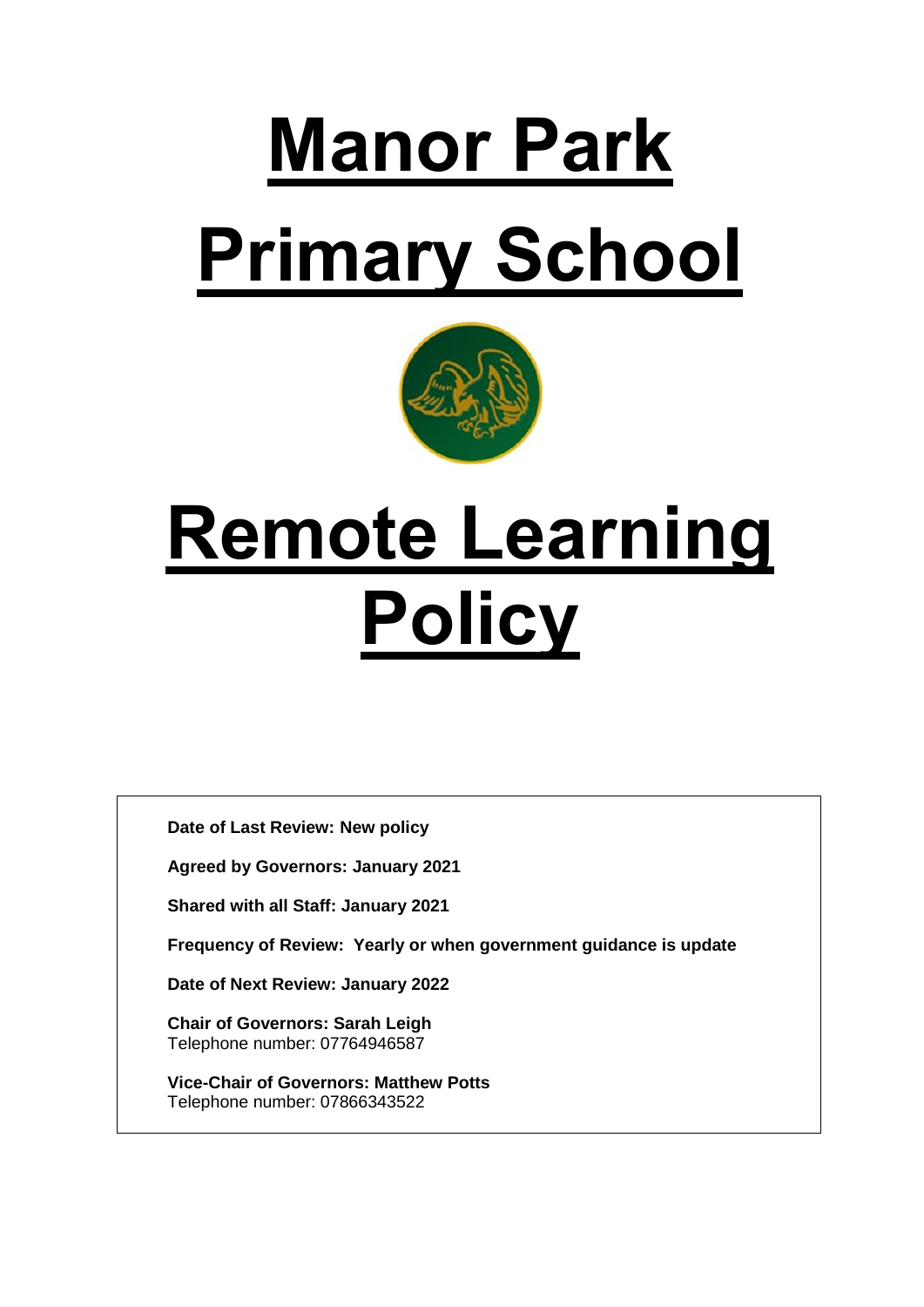#### **Purpose**

This policy has been written to ensure that if the school is required to close a bubble (class of children), the school as a whole to go into lockdown or if individual children are self-isolating due to Covid-19, then parents/carers and staff are aware of the expectations on learning.

Bubbles will be closed if a case of coronavirus has been reported within that bubble. School closures will occur if there has been a local or national lockdown and we have been given the instruction to close.

#### **Aims:**

This Remote Education Policy aims to:

- Ensure consistency in the approach to remote learning for all pupils (Inc. SEND) who aren't in school through the use of quality online and offline resources and teaching videos.
- To maintain the learning opportunities available to all children in the event that they cannot physically attend school
- Provision will ensure that siblings using a single device in the home will be able to take turns throughout the day. Where the technology is not available children will be provided with devices or data to ensure they can access online learning.
- Provide clear expectations to members of the school community with regards to delivery of high quality interactive remote learning.
- Include continuous delivery of the school curriculum, as well as support of motivation, health and well-being and parent support.
- Support effective communication between the school and families and support attendance.

#### **Who is this policy applicable to?**

- A child is absent because they are displaying symptoms and are awaiting test results and the household is required to self-isolate. The rest of their school bubble are attending school and being taught as normal.
- A child is absent because they are required to self-isolate because a member of their household has tested positive. The rest of their school bubble are attending school and being taught as normal.
- A child's whole bubble is not permitted to attend school because they, or another member of their bubble, have tested positive for Covid-19.
- A child is absent due to other Covid-19 related reasons e.g. are required to remain in quarantine after a trip abroad to a country which is NOT on the exempt list of countries or they are subject to shielding restrictions.
- All children when working from home in the event of school closure due to local or national lockdown. Key worker children and vulnerable children will be in school.

#### **Available provision:**

- Children will be provided with daily English, maths and creative curriculum activities to ensure the curriculum is broad and balanced.
- The live teaching and explanation of concepts and activities will take place via Teams (YR – Y6) and activities will be made available via Seesaw or through a learning pack sent home if required. Nursery will continue to access remote learning solely through Seesaw.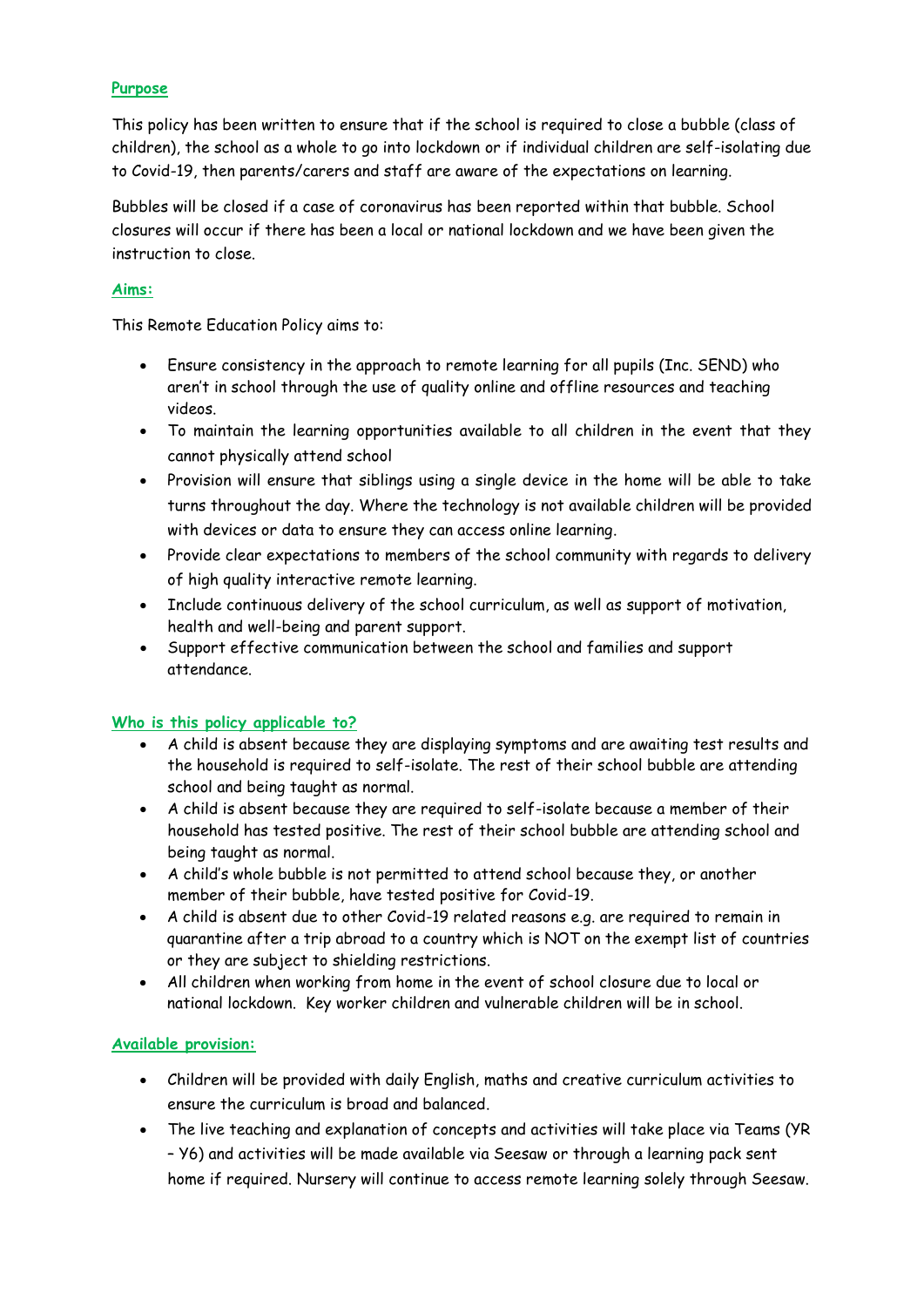The activities in packs may differ to the online offer due to the nature of the activity and format it is presented online. Where possible, families will be provided with digital assistance to facilitate online learning as the preferred method of learning.

- It is expected that children in EYFS complete at least half an hour of English, half an hour of maths and half an hour of wider curriculum work each day. Children in Y1 and Y2 complete at least an hour of English, an hour of maths and an hour of creative curriculum each day. Children in KS2 complete an hour and a half of English (to include reading and SPaG), an hour of maths and an hour and a half of creative curriculum each day.
- Children will be expected to read as much as possible. Families should supplement reading with their own books or other reading materials throughout longer school closures. School subscriptions to Accelerated Reader and Oxford Owl to be made available to families to supplement reading materials.
- Teaching staff will be available during normal school hours (with the exception of usual break and lunch timings) and will aim to answer any questions in a timely fashion as usual either through live video or through chat facility.

#### **Activities provided**

- A maths, English and creative curriculum resource/lesson will be uploaded daily
- Maths new learning, mirroring the curriculum in school, times tables
- English Spellings, grammar and writing activities
- Reading including comprehension and reading for pleasure
- Creative curriculum activity including a range of subjects. The subject should mirror what is being taught in school, with adaptations for activities made for home learning where needed (PE, French, geography, history, science, art etc)

#### **Digital Devices**

- Where children are unable to access remote learning due to a lack of technology at home, Manor Park Primary School will do all it can to aid access via the loan of school laptops/tablets.
- Where digital devices are made available on a loan basis, it is expected that parents will sign and abide by the terms in the school's digital device loan agreement.
- All children to sign an 'Acceptable Use Policy' at school which includes e-safety rules and this also applies when children are working on computers at home.
- Where access to the internet is a barrier to learning from home, school will have access to a finite number of dongles for devices to access data.

#### **E-safety**

- School and parents/carers must work together to ensure that children are safe online
- Children must remember what they have learned in class about staying safe online. They must not share their passwords with others.
- Parents/carers must supervise children whilst they are using the internet.
- Parents/carers must remind children that whatever they write online is visible to others and leaves a digital footprint.
- Teaching and learning activities will only utilise age appropriate apps and sites.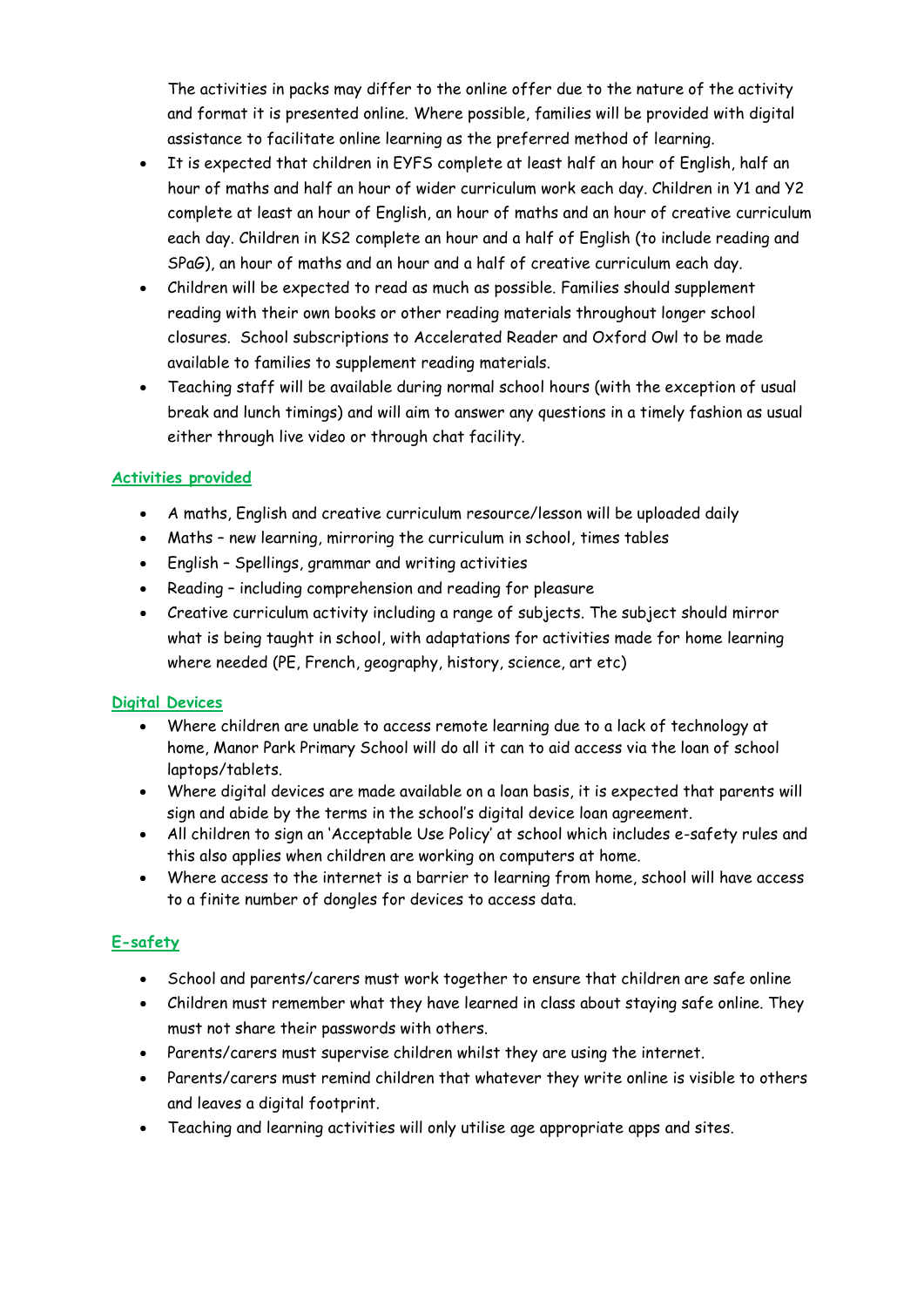#### **Safeguarding Considerations**

- All work for pupils is posted via the online platform to ensure an appropriate level of security.
- Staff should use school devices and when contacting pupils via online means, should only use school email/learning platform forums/blogs.
- School will regularly provide information to parents regarding safe online use at home via newsletters and the school website.
- Any staff filming themselves must they are appropriate in dress and appearance.
- All backgrounds should be plain or blurred with no identifying features and all videos should be checked thoroughly before posting.
- When sharing a screen, staff should double check that any other tabs they have open in their browser would be appropriate for a child to see and use professional language at all times.
- General code of conduct of ICT use should be observed (please refer to the Staff Code of Conduct and Acceptable Use Policy).
- Consideration should be given to data protection issues particularly where videos etc are being posted.
- When staff contact pupils or parents via phone call, and they do not have access to a work phone, they should always use 'caller withheld' to ensure pupil/parent is not able to identify the staff member's personal contact details.
- Consent will be obtains from all parents before videos for children are switched on in live lessons. Children without parental consent will have no video.

#### **Teacher Expectations**

#### **To note: the suggested expectations below relate to where a whole class/bubble is isolating and would be reduced when it is fewer children isolating and the majority of the class are in school. For detailed information of the school's tiered offer see Appendix 1.**

Manor Park Primary will ensure that all relevant training has been given to teachers and LSAs so they are aware of how to use the technology and platforms required. Should a staff member require support with the use of technology, it is their responsibility to seek this support in school and Senior Leaders or Middle Leaders will ensure that support is given promptly.

When providing remote learning, teachers must be available to pupils between 9am – 3.30pm., with usual school lunch breaks (12.00 – 1.00pm for KS1 and 12.15 – 1.15pm for KS2). If they are unable to work for any reason during this time, for example due to sickness or caring for a dependent, they should report this using the normal absence procedure.

When providing remote learning, teachers are responsible for the following;

#### **Planning & Setting work:**

- Plan lessons that are relevant to the curriculum focus for that year group and endeavor to replicate this through live teaching, video clips and tasks for home learners. This should be in line with government expectations:
	- o Key Stage 1: 3 hours a day on average across the cohort, with less for younger children
	- o Key Stage 2: 4 hours a day
- The work set should follow the usual timetable for the class had they been in school, wherever possible.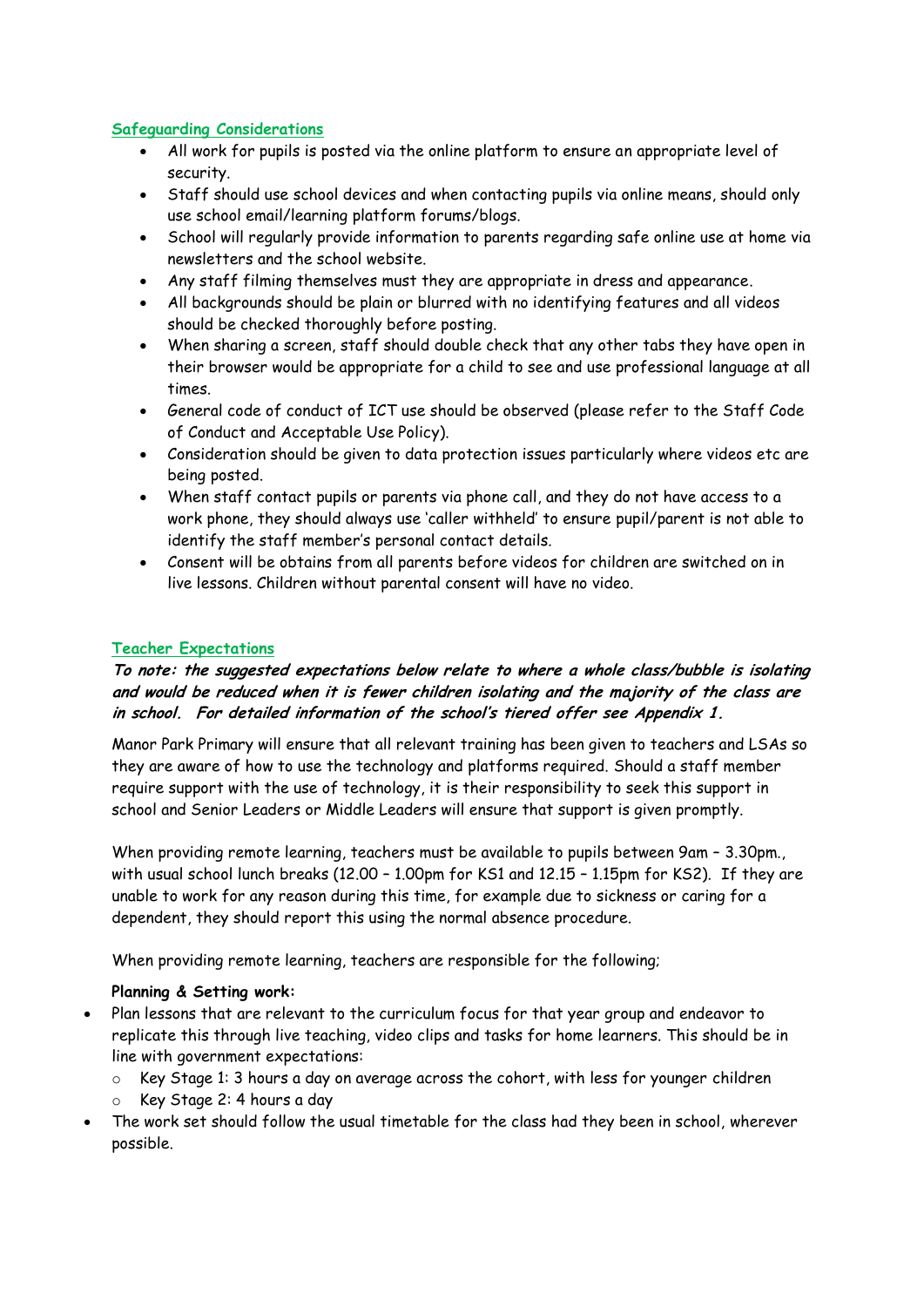- Live modelling to be delivered each day for each lesson microphone to be switched off once main teach is delivered. Live sessions will be saved to Teams so children who could not access live teaching will be able to rewatch.
- Teachers to set clear deadlines and expectations for work to be completed.
- Provide resources and activities to support pupil wellbeing whilst working from home e.g. wellbeing blogs/check ins.
- Teams will be used for live teaching and pupil interaction. Seesaw will be used to share work for the relevant year groups.

#### **Providing feedback on work:**

- Provide daily contact with pupils as and when needed between the hours of 9am and 3.30pm (excluding break and lunch times).
- Individual submissions of work to be made via Seesaw or in books if pupils are working in school.
- Focus individual feedback on where there are clear misconceptions that need to be addressed. This will be through live video sessions on Teams or through marking.
- Class feedback where necessary.

#### **Keeping in touch with pupils & parents who aren't in school:**

- If there is a concern around the level of engagement of a pupil/s parents should be contacted by the class teacher via phone to access whether school intervention can assist engagement.
- To respond, within reason, promptly to requests for support from families at home. This should be done via Teams/Seesaw or by adding further video guidance for families.
- Staff and parents should communicate via Seesaw, emailing a member of SLT or by contacting the main school office.
- Any complaints or concerns shared by parents or pupils should be reported to a member of SLT– for any safeguarding concerns, refer immediately to the DSL.
- Teachers to contact parents/carers if there are concerns about engagement with learning. They should do this via phone and ensure their number is blocked if calling from home.
- All children working from home in the case of bubble self-isolation or whole school closure, will receive a weekly wellbeing call from the class teacher or LSA if they are not attending live lessons. These phone calls can be spread across the week to ensure teacher workload is manageable.

#### **Additional support for pupils with particular needs:**

We recognise that some pupils, for example some pupils with special educational needs and disabilities (SEND), may not be able to access remote education without support from adults at home. We acknowledge the difficulties this may place on families, and we will work with parents and carers to support those pupils in the following ways:

- Additional phone calls home from the inclusion team to support families
- Specific work based around IEP/EHCP targets sent home for completion
- Offer of a school place for any children with specific needs or vulnerabilities

#### **Pupil & Parent Expectations**

#### **Staff can expect pupils learning remotely to:**

- Log in to Teams/Seesaw daily and complete the work daily.
- Complete work to the deadline set by teachers.
- Seek help if they need it, from teachers via forums/blogs.
- Alert teachers if they're not able to complete work.

#### **Staff can expect parents with children learning remotely to:**

Contact the school if their child is sick or otherwise can't complete work.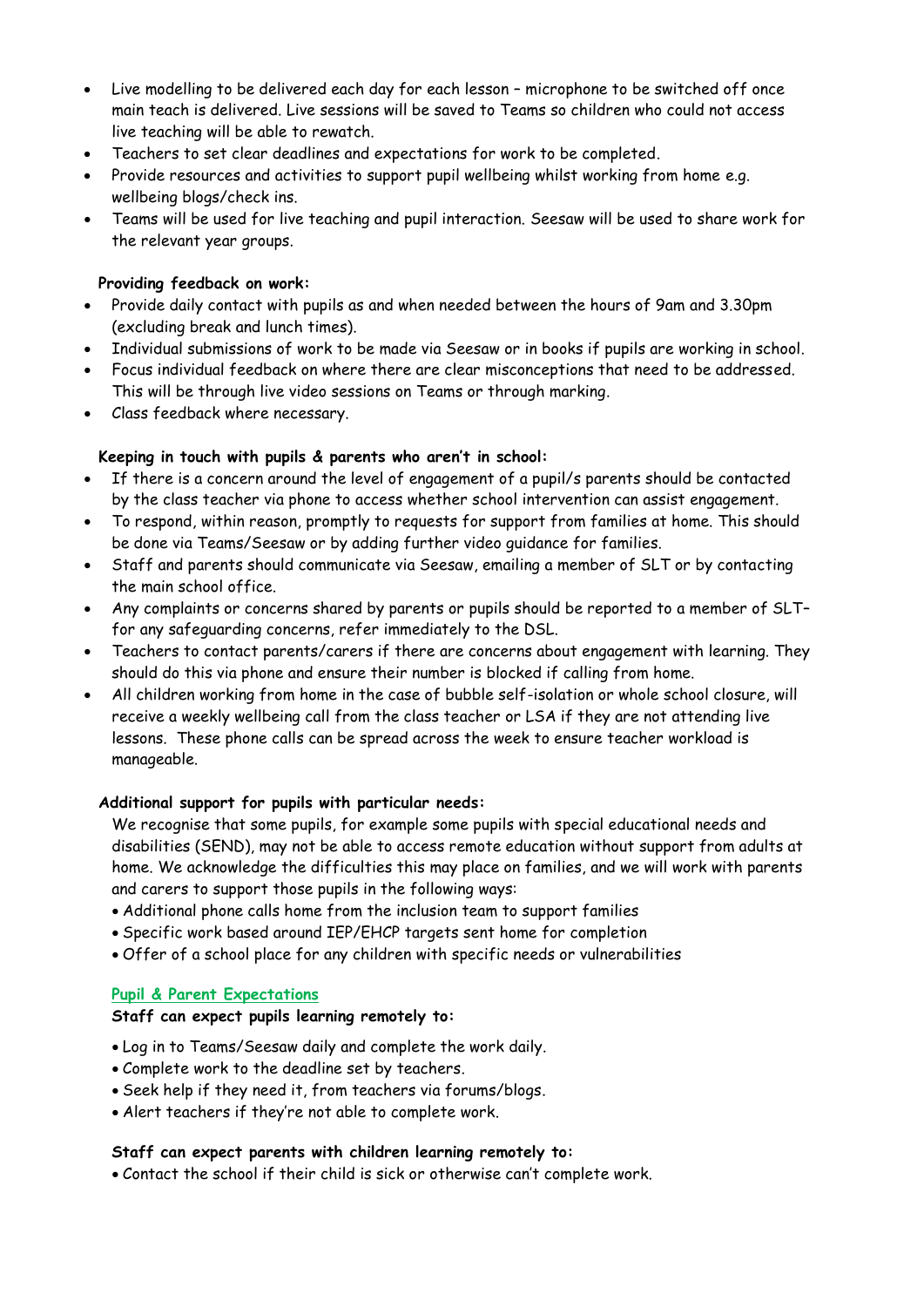- Seek help from the school if they need it via forums/blogs, contacting the main office or emailing a member of SLT.
- Be respectful when making any complaints or concerns known to staff.

#### **Home and School Partnership**

- Manor Park Primary School is committed to working in close partnership with families and recognises each family is unique and because of this remote learning will look different for different families in order to suit their individual needs.
- Where possible, it is beneficial for young people to maintain a regular and familiar routine. Manor Park Primary School would recommend that each 'school day' maintains structure and will provide a clear timetable for children working from home remotely.
- We would encourage parents to support their children's work, including finding an appropriate place to work and, to the best of their ability, support pupils with work encouraging them to work with good levels of concentration.
- Every effort will be made by staff to ensure that work is set promptly. Should accessing work be an issue, parents should contact school promptly and alternative solutions may be available. These will be discussed on a case-by-case basis.

#### **Links with other policies and development plans**

This policy is linked to our:

- Safeguarding and Child Protection Policy
- Behaviour and Anti-Bullying Policy
- Data Protection Policy and Privacy Notices
- Acceptable use policy
- E-Safety Policy
- Staff Code of Conduct
- Digital Device Loan Agreements

#### **Monitoring and review**

This policy is monitored by the governing body, and will be reviewed annually, or as and when needed, should government guidance relating to remote learning change.

#### **Online Resources**

#### **English**

**Spelling** and maths shed

#### <https://www.edshed.com/en-gb/login>

Years 2-6 should have their login for this. A place to practise key spellings and mental maths.

Oxford Owl for Home

#### <https://www.oxfordowl.co.uk/for-home/>

Accelerated reader

#### https://ukhosted43.renlearn.co.uk/2171850/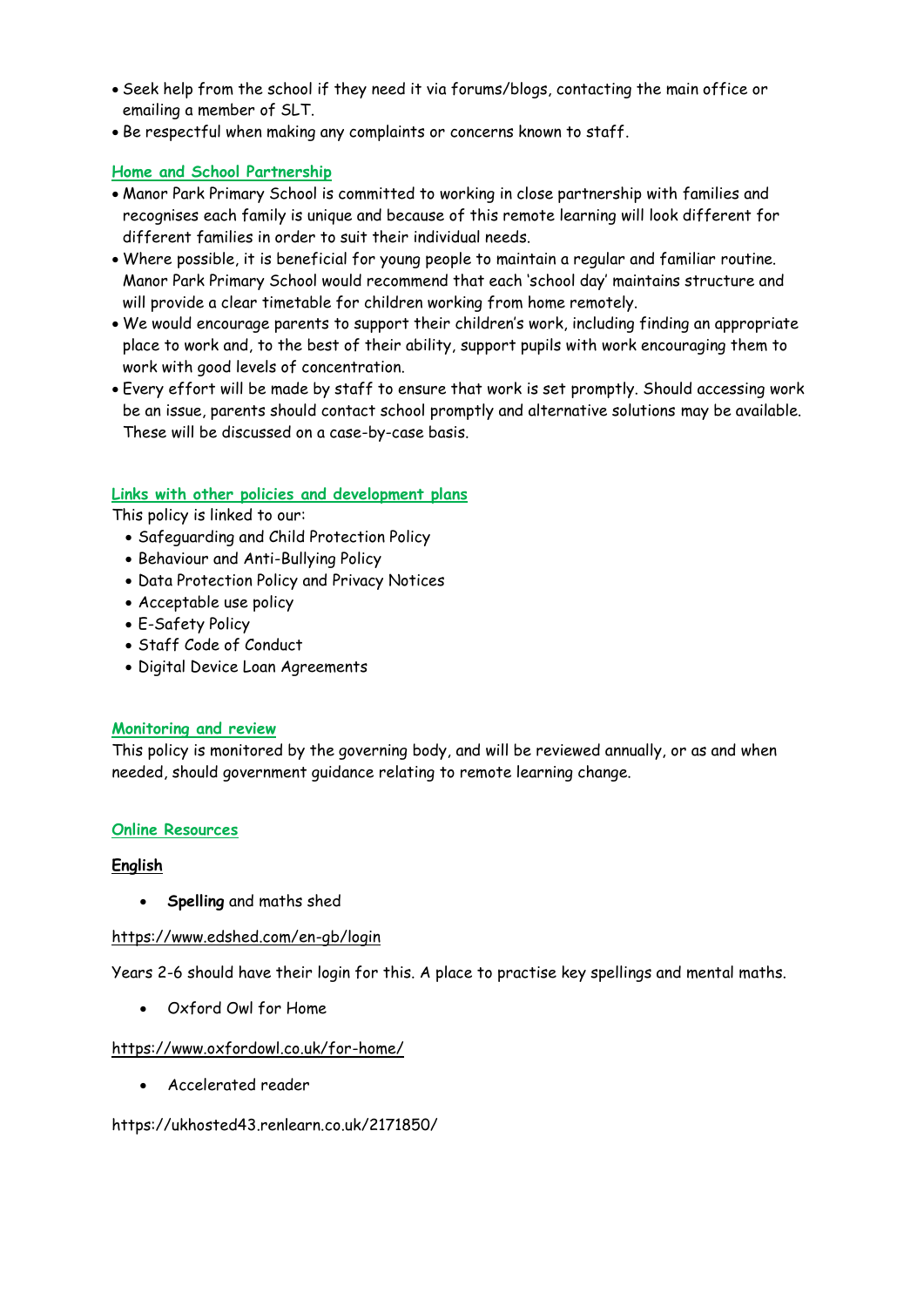#### **Computing**

• Blockly

#### [https://blockly.games](https://blockly.games/)

Learn computer programming skills - fun and free.

• Scratch

#### <https://scratch.mit.edu/explore/projects/games/>

Creative computer programming

Hour of Code

<https://hourofcode.com/uk/learn>

Children can practise coding

#### **Maths**

Times tables Rockstars

#### <https://ttrockstars.com/>

Years 2-6 will have a login for this. Log in and practise your times tables.

• NRICH

<https://nrich.maths.org/>

Mathematical resources; activities and games

Spelling and **maths** shed

#### <https://www.edshed.com/en-gb/login>

Years 2-6 should have their login for this. A place to practise key spellings and mental maths.

#### **Younger children**

Cbeebies Radio

#### <https://www.bbc.co.uk/cbeebies/radio>

Listening activities for the younger ones.

The Imagination Tree

#### [https://theimaginationtree.com](https://theimaginationtree.com/)

Creative art and craft activities for the very youngest.

#### **Extra**

• BBC Learning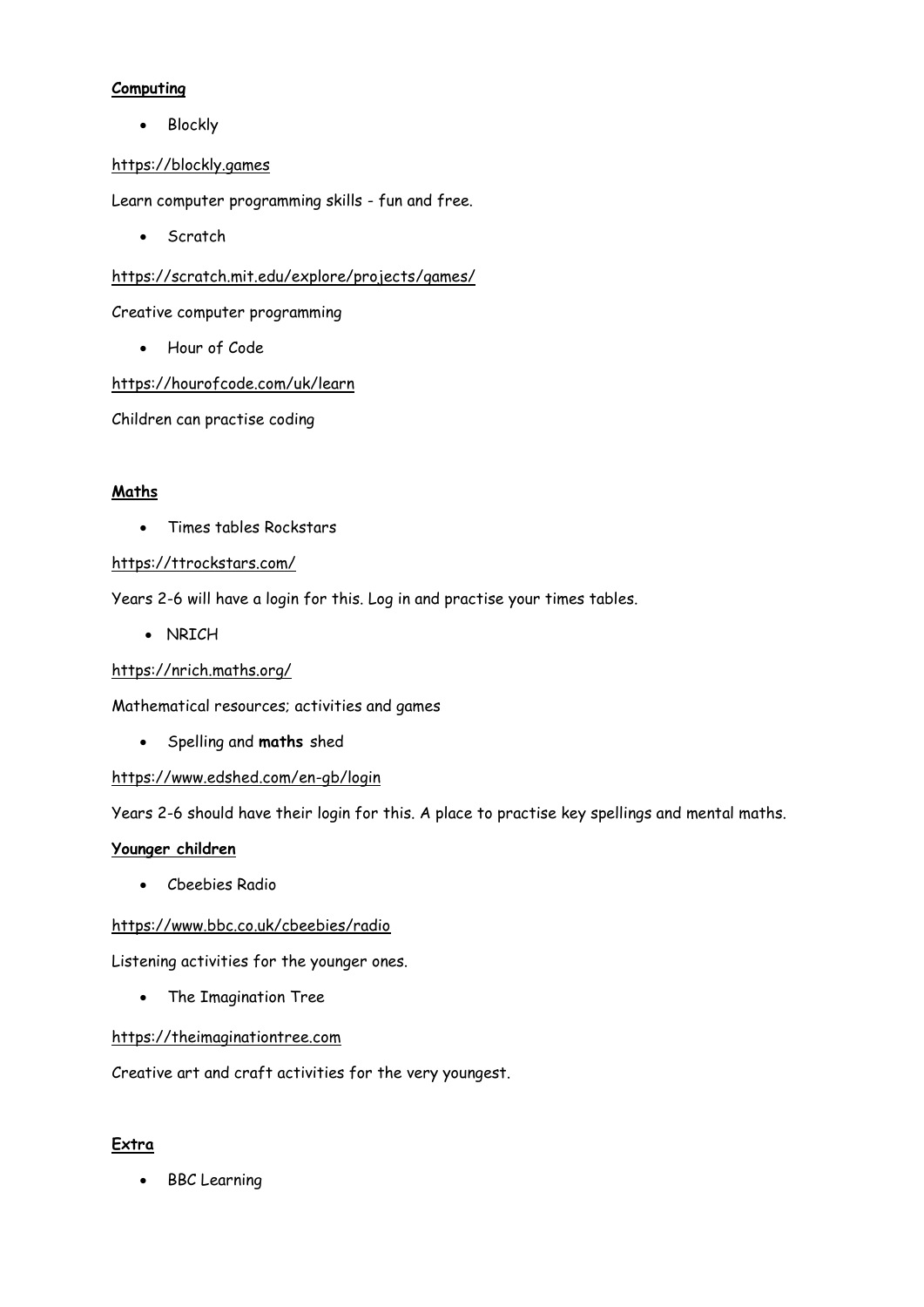#### <http://www.bbc.co.uk/learning/coursesearch/>

This site is old and no longer updated and yet there's so much still available, from language learning to BBC Bitesize for revision. No TV licence required except for content on BBC iPlayer.

National Geographic Kids

#### <https://www.natgeokids.com/uk/>

Activities and quizzes for younger kids.

• Duolingo

#### [https://www.duolingo.com](https://www.duolingo.com/)

Learn languages for free. Web or app.

Mystery Science

#### [https://mysteryscience.com](https://mysteryscience.com/)

Free science lessons

The Kids Should See This

#### [https://thekidshouldseethis.com](https://thekidshouldseethis.com/)

Wide range of cool educational videos

Crash Course Kids

#### <https://m.youtube.com/user/crashcoursekids>

Wide range of education videos

Crest Awards

#### [https://www.crestawards.org](https://www.crestawards.org/)

Science awards you can complete from home.

• Paw Print Badges

#### [https://www.pawprintbadges.co.uk](https://www.pawprintbadges.co.uk/)

Free challenge packs and other downloads. Many activities can be completed indoors. Badges cost but are optional.

Tinkercad

#### [https://www.tinkercad.com](https://www.tinkercad.com/)

British Council

#### <https://www.britishcouncil.org/school-resources/find>

Resources for English language learning

Geography Games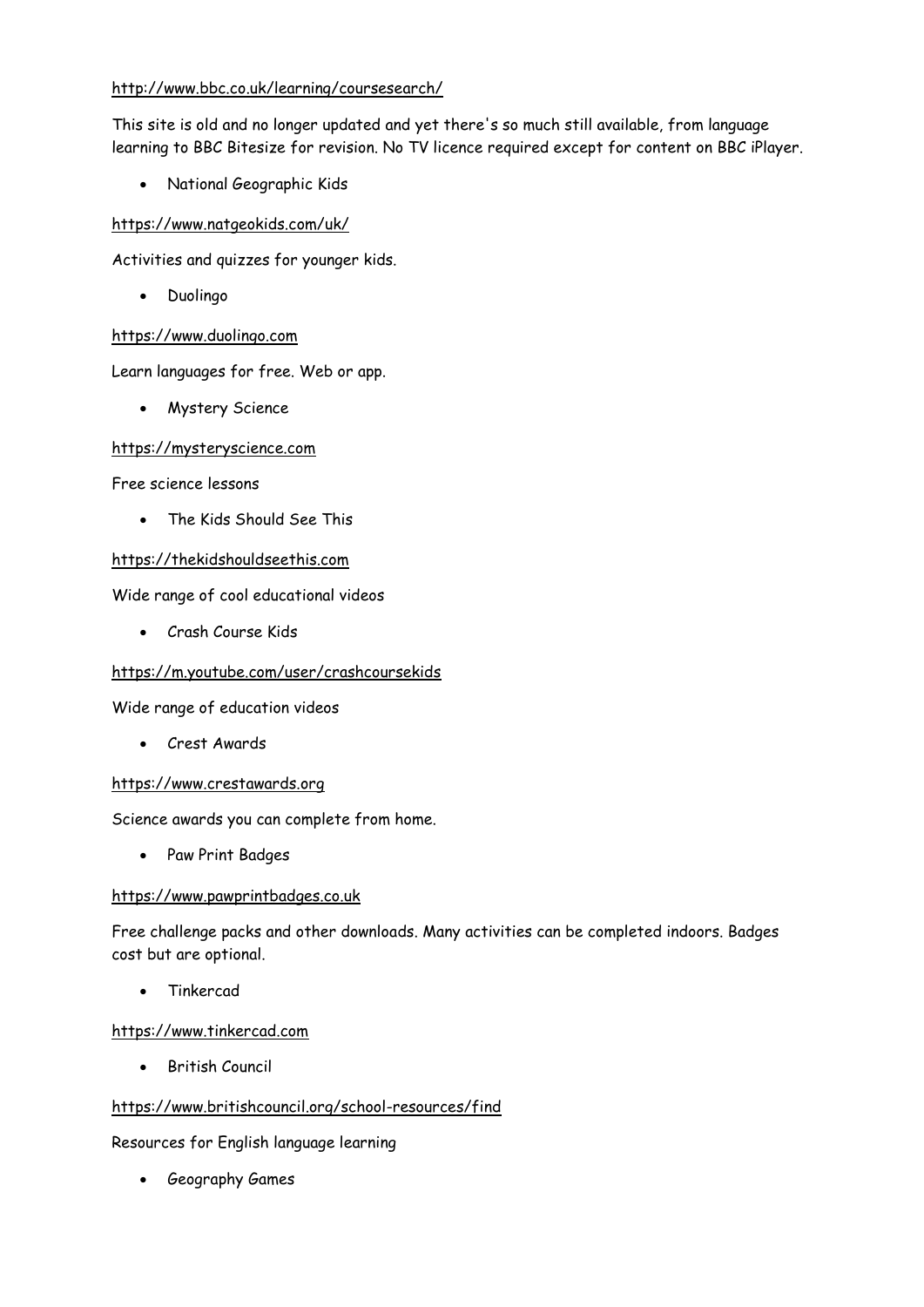#### <https://world-geography-games.com/world.html>

Geography gaming!

• Toy Theatre

#### <https://toytheater.com/>

Educational online games

DK Find Out

#### <https://www.dkfindout.com/uk/>

Activities and quizzes

Twinkl

#### [https://www.twinkl.co.uk](https://www.twinkl.co.uk/)

This is more for printouts, and usually at a fee, but they may offer free access to parents because of school closures.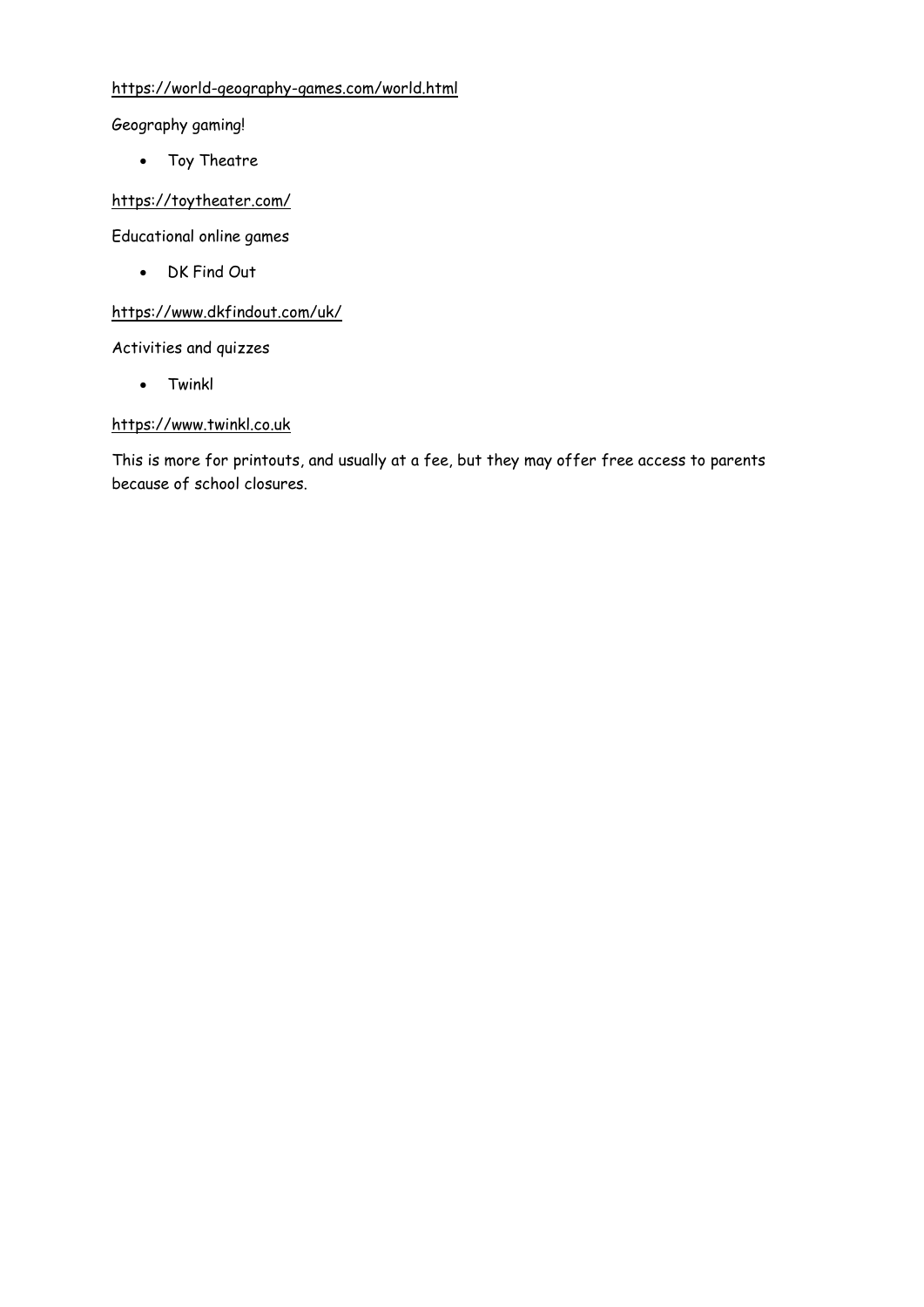#### **Appendix 1**



### MANOR PARK PRIMARY SCHOOL Soar to Success

| <b>Offer</b>     | What it means for<br>our school                                                                                                                                                     | <b>Expectations</b>                                                                                                                                                                                                                                                                                                                                                                                                                                                                                                                                                                                                                                                                                                                                                                                                                                                                                                                                                                                                                                                                                                                                                                                                                                                                                                                                                                                                                                                                                                                                                                                                                                                                                                                                                             |
|------------------|-------------------------------------------------------------------------------------------------------------------------------------------------------------------------------------|---------------------------------------------------------------------------------------------------------------------------------------------------------------------------------------------------------------------------------------------------------------------------------------------------------------------------------------------------------------------------------------------------------------------------------------------------------------------------------------------------------------------------------------------------------------------------------------------------------------------------------------------------------------------------------------------------------------------------------------------------------------------------------------------------------------------------------------------------------------------------------------------------------------------------------------------------------------------------------------------------------------------------------------------------------------------------------------------------------------------------------------------------------------------------------------------------------------------------------------------------------------------------------------------------------------------------------------------------------------------------------------------------------------------------------------------------------------------------------------------------------------------------------------------------------------------------------------------------------------------------------------------------------------------------------------------------------------------------------------------------------------------------------|
| $\boldsymbol{A}$ | Year group/Class<br>bubble have been<br>sent home to self-<br>isolate<br>All teaching will be<br>remote for the<br>whole class. Teacher<br>to conduct remote<br>learning from home. | . Lessons are relevant to the curriculum focus for that year group.<br>The work set should follow the usual timetable for the class had they been in school, wherever<br>possible, (inc equivalent teaching time). E.g. mental maths, spelling and reading are all included as<br>activities<br>Lesson content will be delivered through school/teacher created resources.<br>Provide pupils with a welcome message/video<br>Teachers and LSAs to be available for the whole teaching day, apart from break and lunchtimes.<br>Teachers to set clear deadlines and expectations for work to be completed<br>$\bullet$<br>Teachers and LSAs will review work submitted online, identifying any areas of misconceptions.<br>$\bullet$<br>Teachers will address these through individual feedback submitted online or via group feedback,<br>if needed, via video<br>Ensure feedback is clear and manageable.<br>Teachers to make a daily note on who is engaging with the work and who isn't. Keep a daily<br>register/note of their attendance and work submitted. If there is concern around the level of<br>engagement of a pupil/s, parents should be contacted via phone to access whether school<br>intervention can assist engagement.<br>Provide pupils will opportunities to access live assemblies<br>Ensure pupil wellbeing is being monitored whilst working from home e.g. wellbeing blogs/check ins<br>Teacher will have the flexibility to take their allocated PPA time within their working week around<br>the above tasks. Year Group Leaders to ensure the teacher isolating in their team knows what<br>they are planning/the team members in school take responsibility for the planning.<br>• Nursery<br>Activities and instructions to be posted on Seesaw |
|                  |                                                                                                                                                                                     |                                                                                                                                                                                                                                                                                                                                                                                                                                                                                                                                                                                                                                                                                                                                                                                                                                                                                                                                                                                                                                                                                                                                                                                                                                                                                                                                                                                                                                                                                                                                                                                                                                                                                                                                                                                 |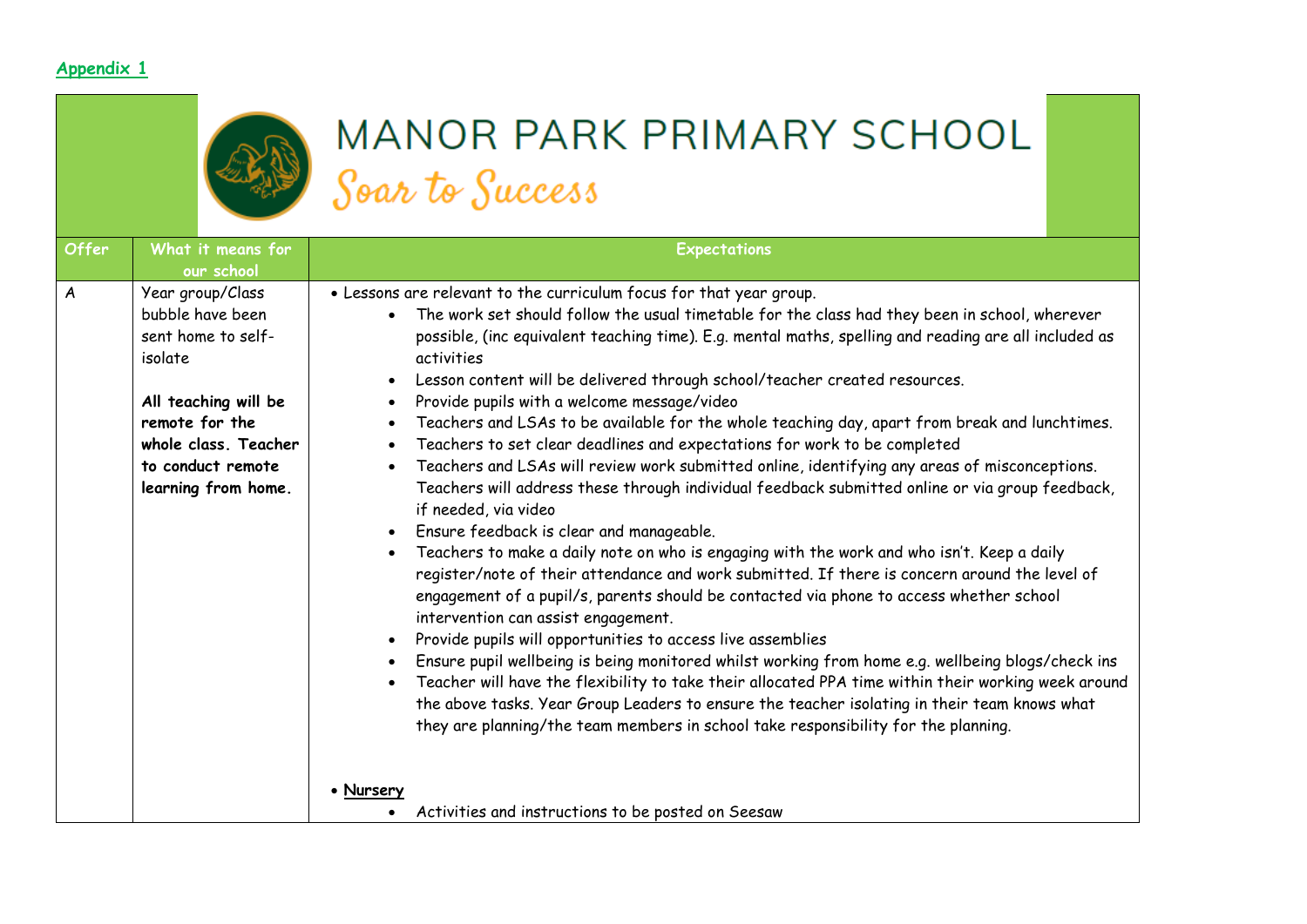|                                                                                                                                                                                                                                                | Individual submissions of work to be made via Seesaw                                                                                                                                                                                                                                                                                                                                                                                                                                                                                                                                                                                                                                                                                                                                                                                                                                                                                                                                                                                                                                                                                                                                                                                                                                                                                                                                                                                                                                                                                                                                                                                                                                                                                                                                                                                                                    |
|------------------------------------------------------------------------------------------------------------------------------------------------------------------------------------------------------------------------------------------------|-------------------------------------------------------------------------------------------------------------------------------------------------------------------------------------------------------------------------------------------------------------------------------------------------------------------------------------------------------------------------------------------------------------------------------------------------------------------------------------------------------------------------------------------------------------------------------------------------------------------------------------------------------------------------------------------------------------------------------------------------------------------------------------------------------------------------------------------------------------------------------------------------------------------------------------------------------------------------------------------------------------------------------------------------------------------------------------------------------------------------------------------------------------------------------------------------------------------------------------------------------------------------------------------------------------------------------------------------------------------------------------------------------------------------------------------------------------------------------------------------------------------------------------------------------------------------------------------------------------------------------------------------------------------------------------------------------------------------------------------------------------------------------------------------------------------------------------------------------------------------|
|                                                                                                                                                                                                                                                | • Years $R - 6$<br>Live teaching and introduction of activities via Teams<br>Allocation and individual submissions of work to be made via Seesaw<br>· Children who have no access to online learning<br>School should provide digital devices or data dangles to aid online learning in the first instance<br>If digital assistance support has been exhausted, a pack of relevant work should be made for the child<br>including maths, English - reading and spelling, and creative curriculum work                                                                                                                                                                                                                                                                                                                                                                                                                                                                                                                                                                                                                                                                                                                                                                                                                                                                                                                                                                                                                                                                                                                                                                                                                                                                                                                                                                   |
| An individual child or<br>B<br>small number of<br>individuals are sent<br>home to self-isolate<br>Child will conduct<br>remote learning from<br>home. Teacher will<br>deliver live lessons<br>in school and upload<br>to Teams for<br>viewing. | . This will be a reduced offer due to the fact that the teacher will need to fulfil their full-time duties<br>providing within class teaching. Feedback will be provided but will be proportionate to the time<br>teachers have during the week for normal marking/feedback. E.g. 5 minutes at the end of the day<br>per child.<br>. Lessons are relevant to the curriculum focus for that year group.<br>The work set should follow the usual timetable for the class had they been in school, wherever<br>possible, (inc equivalent teaching time). E.g. mental maths, spelling and reading are all included as<br>activities<br>Lesson content will be delivered through school/teacher created resources.<br>Teachers to make sure the pupil/s at home are welcomed into the class at the beginning of the<br>day and say goodbye to them at the end of the day.<br>Clear expectations for the children as to when the teachers will be available. Teacher to keep the<br>child informed through Teams live link.<br>Teacher to let the children know when they will have their microphone on loud (addressing the<br>whole class) and when it will be muted (for the work).<br>Teachers to set clear deadlines and expectations for work to be completed<br>Teacher will review work submitted online via Seesaw, identifying any areas of misconceptions.<br>Teachers will address these through individual feedback.<br>Ensure feedback is clear and manageable.<br>Teachers to make a daily note on who is engaging with the work and who isn't. Keep a daily<br>register/note of their attendance and work submitted. If there is concern around the level of<br>engagement of a pupil/s, parents should be contacted via phone to access whether school<br>intervention can assist engagement.<br>Provide pupils will opportunities to access live assemblies |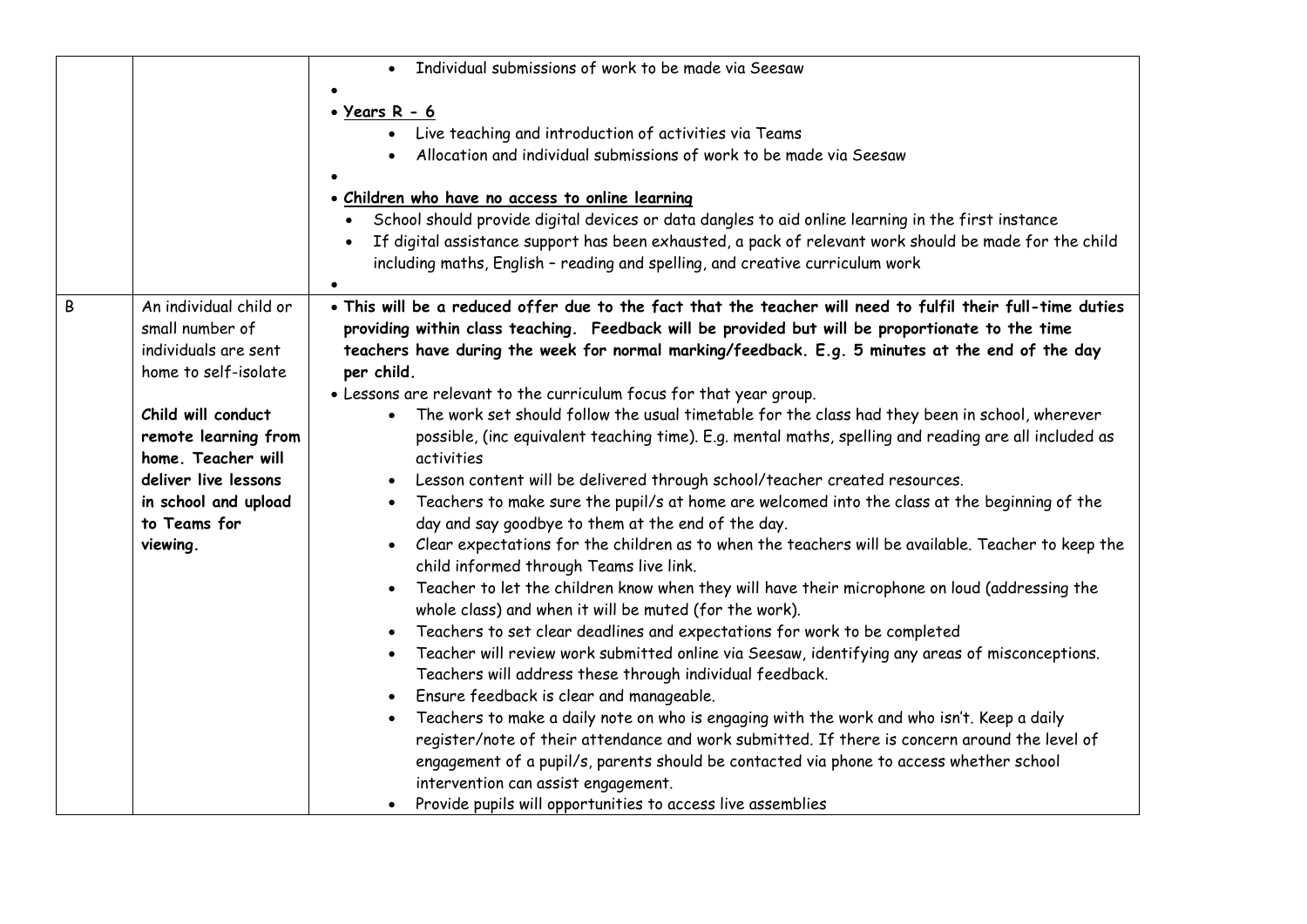|                                                                                                                                                                                                                                                                                                                                                                                         | Ensure pupil wellbeing is being monitored whilst working from home e.g. wellbeing blogs/check ins                                                                                                                                                                                                                                                                                                                                                                                                                                                                                                                                                                                                                                                                                                                                                                                                                                                                                                                                                                                                                                                                                                                                                                                                                                                                                                                                                                                                                                                                                                                                                                                                                                                                                                        |
|-----------------------------------------------------------------------------------------------------------------------------------------------------------------------------------------------------------------------------------------------------------------------------------------------------------------------------------------------------------------------------------------|----------------------------------------------------------------------------------------------------------------------------------------------------------------------------------------------------------------------------------------------------------------------------------------------------------------------------------------------------------------------------------------------------------------------------------------------------------------------------------------------------------------------------------------------------------------------------------------------------------------------------------------------------------------------------------------------------------------------------------------------------------------------------------------------------------------------------------------------------------------------------------------------------------------------------------------------------------------------------------------------------------------------------------------------------------------------------------------------------------------------------------------------------------------------------------------------------------------------------------------------------------------------------------------------------------------------------------------------------------------------------------------------------------------------------------------------------------------------------------------------------------------------------------------------------------------------------------------------------------------------------------------------------------------------------------------------------------------------------------------------------------------------------------------------------------|
|                                                                                                                                                                                                                                                                                                                                                                                         | · Children who have no access to online learning<br>School should provide digital devices or data dangles to aid online learning in the first instance<br>If digital assistance support has been exhausted, a pack of relevant work should be made for the child<br>including maths, English - reading and spelling, and creative curriculum work                                                                                                                                                                                                                                                                                                                                                                                                                                                                                                                                                                                                                                                                                                                                                                                                                                                                                                                                                                                                                                                                                                                                                                                                                                                                                                                                                                                                                                                        |
| $\mathcal{C}$<br>Whole school is in<br>lockdown, the<br>majority of children<br>are working from<br>home, the school is<br>providing face to<br>face provision for<br>Key Worker and<br>Vulnerable children<br>only<br>Teacher will deliver<br>live lessons from<br>school with the<br>children at home<br>accessing remote<br>learning and children<br>in school working as<br>normal. | . Lessons are relevant to the curriculum focus for that year group.<br>The work set should follow the usual timetable for the class had they been in school, wherever<br>possible, (inc equivalent teaching time). E.g. mental maths, spelling and reading are all included as<br>activities<br>Lesson content will be delivered through school/teacher created resources.<br>Provide pupils with a welcome message/video on Teams. This will be automatically saved onto the<br>$\bullet$<br>class calendar and can be rewatched for a period of up to 14 days<br>Teachers and LSAs to be available for the whole teaching day, apart from break and lunchtimes.<br>$\bullet$<br>Teachers to set clear deadlines and expectations for work to be completed<br>Teachers and LSAs will review work submitted online via Seesaw, identifying any areas of<br>$\bullet$<br>misconceptions. Teachers will address these through individual feedback submitted online or via<br>group feedback, if needed, via video on Teams as a 1:1 with the child<br>Ensure feedback is clear and manageable.<br>Teachers to make a daily note on who is engaging with the work and who isn't. Keep a daily<br>register/note of their attendance and work submitted. If there is concern around the level of<br>engagement of a pupil/s, parents should be contacted via phone to access whether school<br>intervention can assist engagement.<br>Ensure pupil wellbeing is being monitored whilst working from home e.g. wellbeing blogs/check ins.<br>All children working from home will receive a weekly call from class teacher/LSA.<br>• Key worker/vulnerable children<br>. To be taught in the classroom by their usual class teacher. Work in normal school books with no need to<br>submit online.<br>• Nursery |